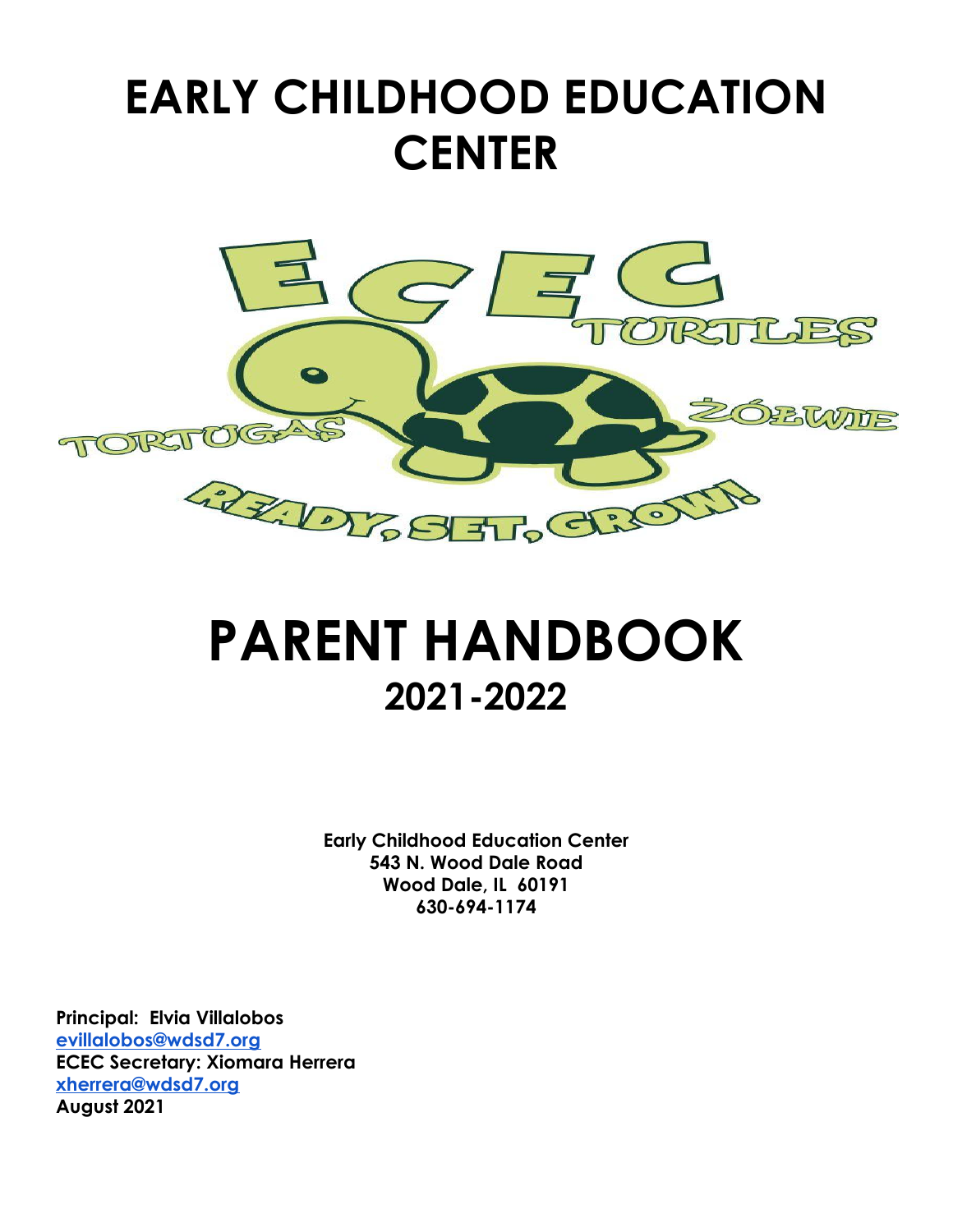# **Wood Dale School District**

#### **Mission Statement**

We will collaborate with all families to implement high quality instruction and provide engaging learning experiences, empowering each student to reach their full potential, in a safe and supportive environment.

#### **Vision Statement**

We will be an exemplary school district. Our students will be resilient, lifelong learners who strive for excellence and become engaged citizens.

## **Early Childhood Education Center**

#### **ECEC Mission Statement**

The mission of the Early Childhood Education Center is to provide a safe, nurturing, high quality child-centered learning environment that fosters individual success and a love of learning in partnership with families and the community.

#### **ECEC Vision Statement**

All children will be given a high quality educational foundation that promotes curiosity, exploration, language development, social/emotional development and independence so that they become lifelong learners and productive members of their community.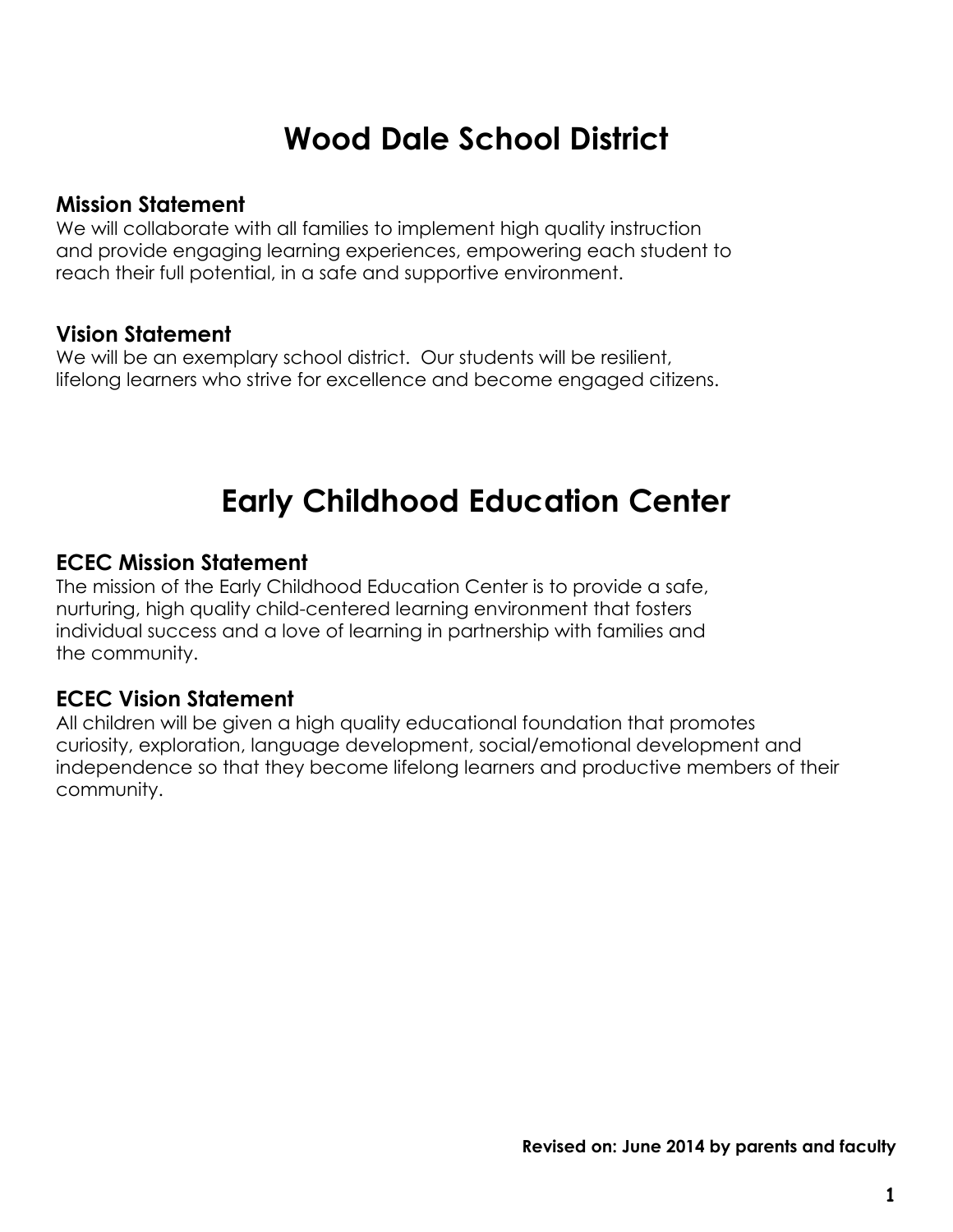#### **PHILOSOPHY OF PARENT INVOLVEMENT**

We believe parents are the child's primary teachers. They have a major impact on the child's development. Parents are the most significant role models in any child's life.

Active involvement with your child helps to develop his/her intelligence through guidance of early learning experiences. The more opportunities parents can arrange for their children to explore and interact with the environment, the more children touch, see, and hear, the more likely they are to develop to their full intellectual capacity. Likewise, the more a family reinforces the learning skills worked on at school, the more successful a child will be throughout his schooling. Therefore, reading to your child daily, working on vocabulary, reinforcing the daily lesson objectives shared by the teacher in her weekly plans and so on, will only help to make your child a more competent learner.

Open communication allows us to establish a cooperative partnership between home and school. This two-way communication encourages the sharing of information to maximize each child's abilities; therefore, parent involvement is a basic component of our early childhood program. Parents may phone the school to speak to teachers who will return the phone calls when children are not present. Parents may choose to make an appointment or use a communication notebook to "talk" to the teacher. Support is based on the needs of the family. We offer individual support to families as well as parent group discussions that include child development, behavior management and language intervention strategies.

Parent participation is expected on a regular basis, whether it's an observation, attending an evening event, volunteering, or leading a center in the classroom under the teacher's guidance.

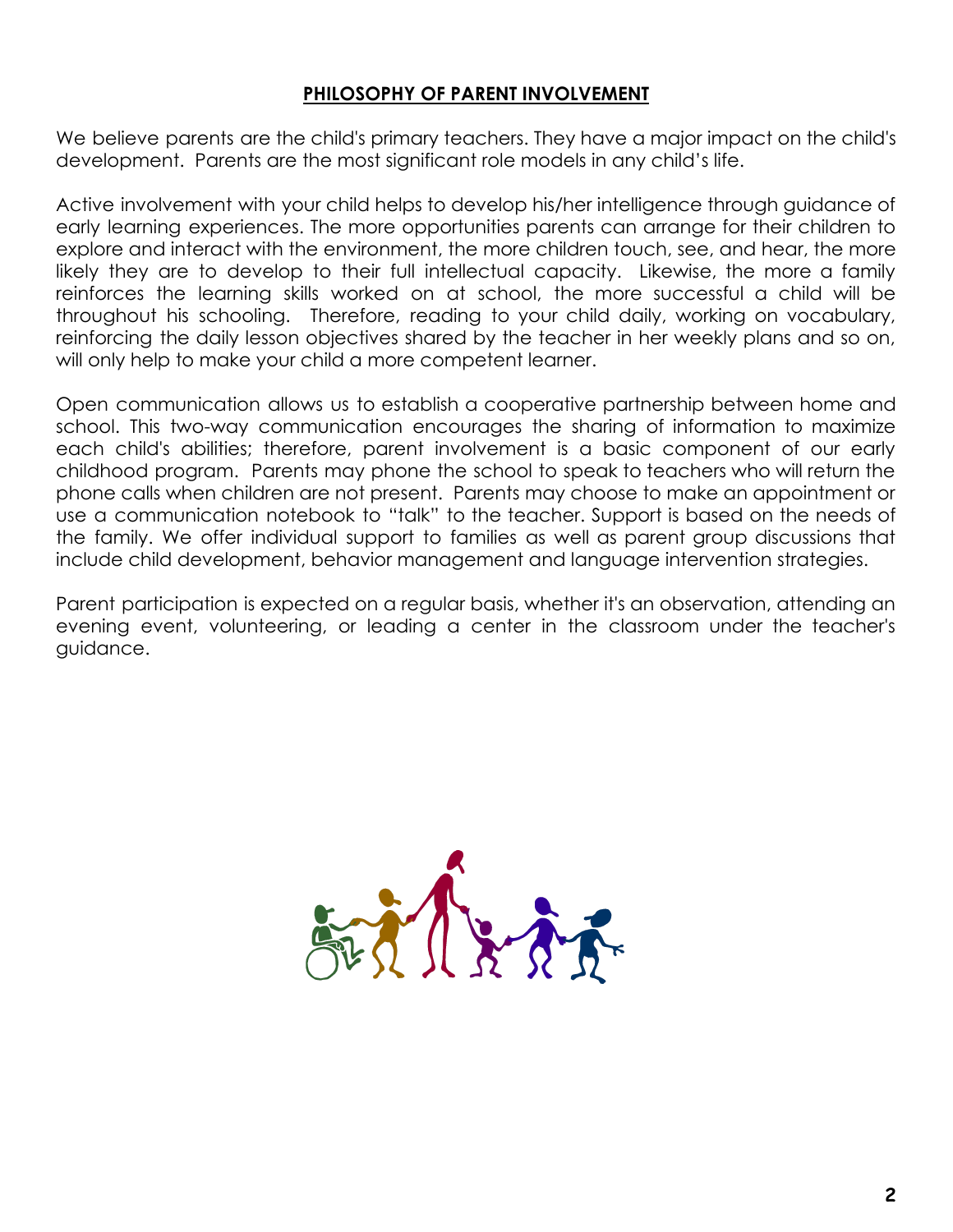#### **GOALS of PARENT INVOLVEMENT**

Parents are significant to their children's development. The following goals guide the parent education/involvement program at the Early Childhood Education Center:

- 1. To help parents understand developmentally appropriate ways for children to learn and the benefits of PLAY.
- 2. To help parents understand and nurture children's developmental stages in the cognitive, social/emotional and physical areas.
- 3. To introduce and teach parents and children the foundations of the school district's curriculum.
- 4. To expose parents to vital parenting information on topics such as: nutrition, academic readiness, positive discipline, language, social skills, health, and safety.
- 5. To provide parents with information, examples and ways to support their child at parent conferences.
- 6. To inform parents about community activities beneficial to families and children.
- 7. To aid parents in recognizing and coping with stress related to parenting.
- 8. To help parents develop a support system amongst themselves.
- 9. To facilitate positive literacy skills with children.
- 10. To provide families with knowledge/access to community resources that support their individual needs.

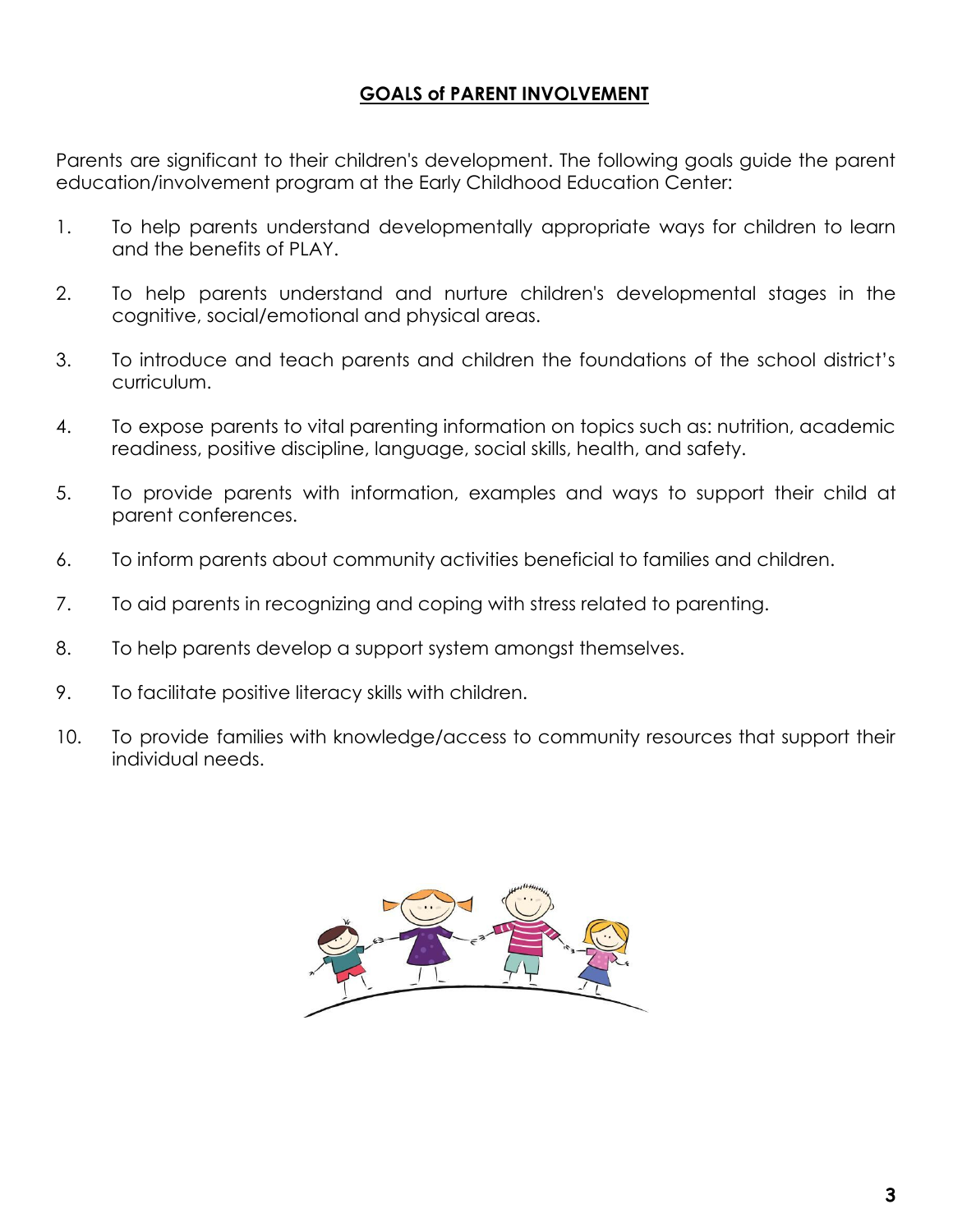#### **PROGRAM PHILOSOPHY**

The Early Childhood Education Center believes that each child is unique. Our program is designed to foster the development of each child to his/her fullest potential. This program will reflect best practices, up to date methodology and introduction to (district) curriculum. The following beliefs guide the ECEC program:

- 1. Parent involvement is necessary as a family significantly influences a child's development.
- 2. Activities will be planned which address the development of the "whole" child, i.e., intellectual, language, social, emotional and physical development. All activities should have a purpose and consider integration of topics. Projects that are studied involve in-depth learning, integrate multiple academic areas and include higher level thinking and problem solving through exploration and discovery.
- 3. Language is a primary foundation that is central to our program and learning.
- 4. A safe and nurturing environment will facilitate and encourage a positive attitude towards learning.
- 5. Children are free to investigate and arrive at conclusions without fear of making mistakes. The teachers will guide this process by asking open-ended questions.
- 6. Establishing a daily routine encourages feelings of security and comfort and promotes the development of self-discipline.
- 7. Children learn most effectively through hands-on experiences using developmentally appropriate activities and materials.
- 8. Each child begins at his/her own level of development and progress at an individual rate and in a unique style of learning.
- 9. Each child's growth is assessed according to developmentally appropriate time-lines and will be monitored through authentic assessments and portfolios.
- 10. Play is used to expand and refine learning skills. Play is an essential component to promote learning through a hands-on approach which uses a child's interest areas as a starting point. In addition, play is essential in the development of communication and socialization:for young learners.
- 11. Children will be exposed to and taught concepts within language arts, math, phonological awareness, reading, art, music, creative dramatics and movement, science, social studies, technology and in social/emotional areas .
- 12. Teachers encourage children's problem solving, decision-making and creativity.
- 13. A variety of child-centered activities are provided which balance child-directed, teacher-directed, quiet and active play; large and small group activities and provide time for independent activity and cooperative effort.
- 14. Children are provided with realistically challenging demands. "At risk"or weaknesses are considered by our staff as a temporary condition that, with proper and continued educational intervention, will move toward a no risk status. **All** children benefit from learning from and with each other.
- 15. Inclusion of all children in our PFA classes for all or part of the session, is a right of every child that enters ECEC unless there is some definitive and substantial reason.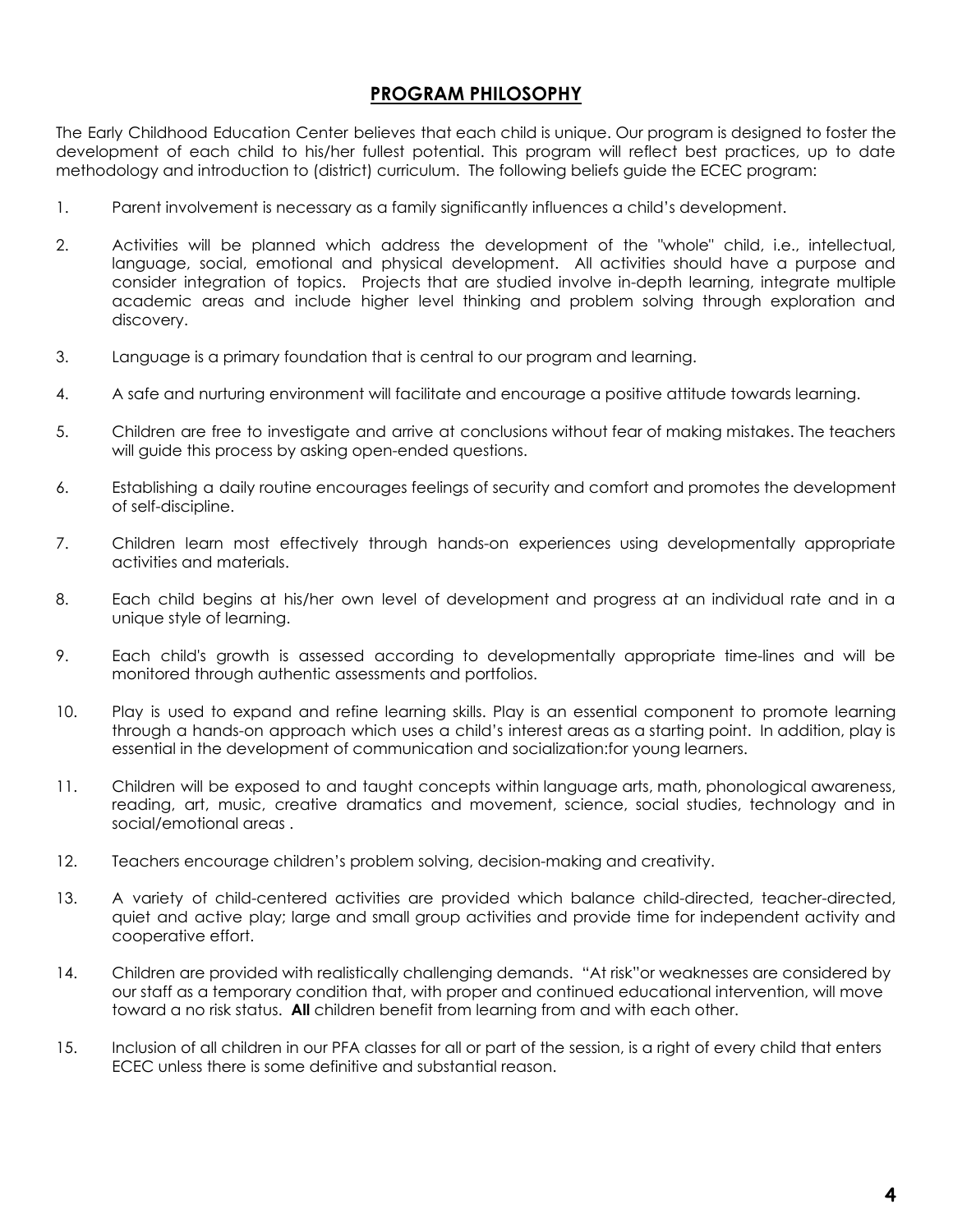### EDUCATION GOALS

As it is the purpose of the ECEC program to develop the **whole child**, the following are program goals:

- 1. To screen and identify needs of preschool age children (3-5 years old) in the Wood Dale Community.
- 2. To respect, value and accept each family as well as their culture and beliefs.
- 3. To involve parents in the educational process at home and at school through:
	- A. Home school communication
		- B. Home visits
	- C. Classroom participation
	- D. Parent advisory board
	- E. Parent support group
	- F. Parent education/evening programs
	- G. ECEC Community Council
- 4. To help nurture positive self-esteem through successful interactions with people and materials by:
	- A. Developing awareness of individual strengths and challenges
	- B. Developing acceptance of his/her own feelings and developing awareness, as well as consideration of the feelings of others
	- C. Developing feelings of self-worth through decision making and fostering independence
	- D. Providing child with appropriate challenges
- 5. To develop appropriate social skills in various situations by fostering:
	- A. Cooperation
	- B. Problem solving
	- C. Respect for self, others and property
	- D. Positive interactions
	- E. Communication
	- F. Self-regulation of emotions and promoting age appropriate social skills
- 6. To expose students to fundamental terminology that will be used in kindergarten.
- 7. To provide opportunities which develop fine motor skills and activities that improve large motor coordination as well as spatial awareness.
- 8. To foster independence, emotional intelligence and self control.

9. To promote cognitive skills through opportunities to explore, problem solve and question under teacher guidance.

10. To encourage a healthy attitude and behaviors about one's physical self by creating an interest in nutrition, safety and personal hygiene.

11. To provide children with learning opportunities based on current research and sound educational practices by following the grant requirements and Illinois Early Learning Standards.

- 12. To further the educational needs of the staff by providing opportunities to participate in programs pertaining to the development of the "whole" child.
- 13. To provide integration with other classrooms for expanded learning opportunities and social skills.
- 14. To prepare all students for a successful kindergarten experience.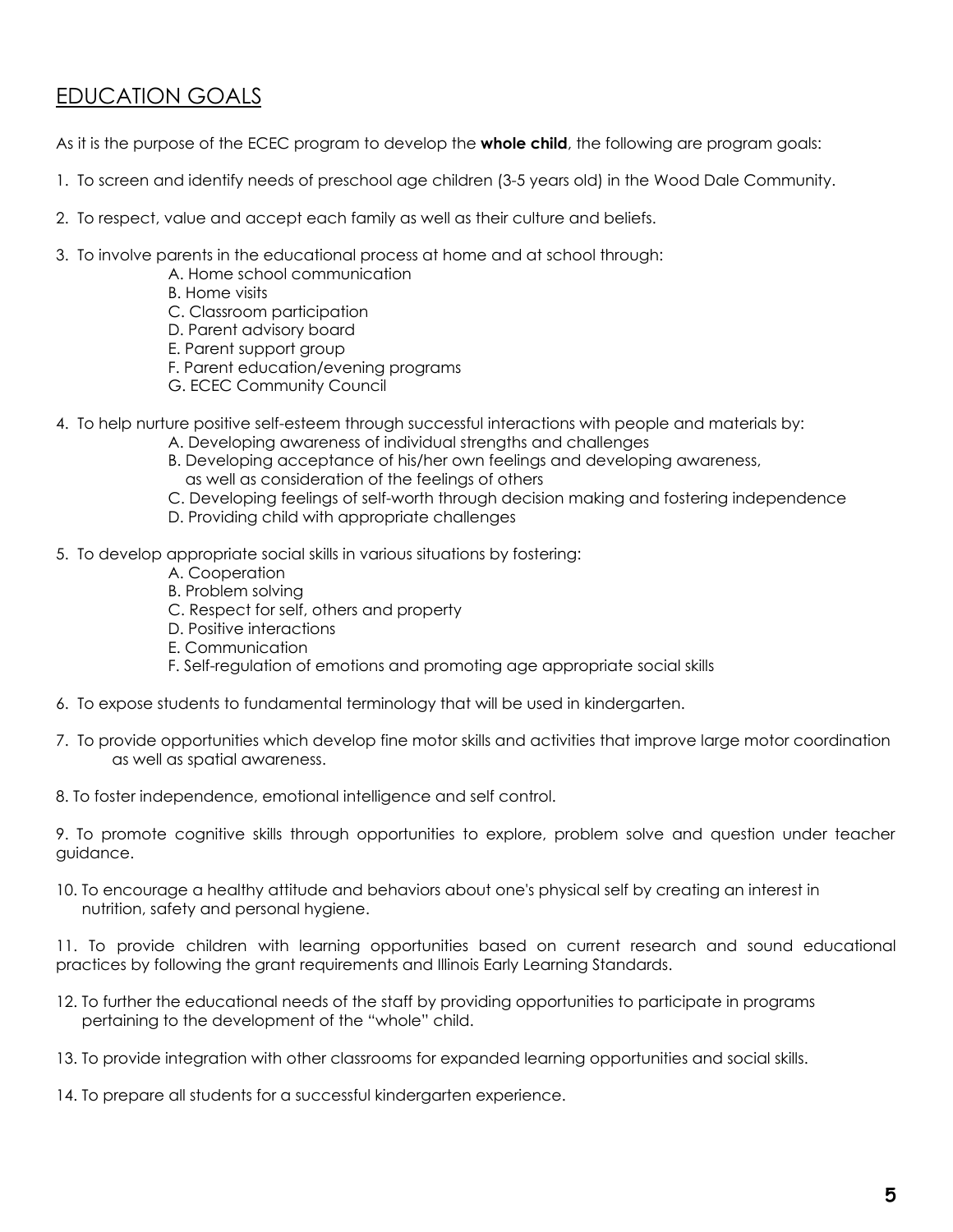### **GENERAL INFORMATION**

#### **ATTENDANCE**

Once your child is enrolled in our program, we expect to see them **on time every day** unless he/she is ill. A child that attends school regularly will naturally perform better and feel more a part of the classroom. Vacations should be taken during days when school is out. If your child has excessive absences, you will be contacted to determine the problem. **You may be asked to withdraw your child so that other children can enter our program**. **You are expected to phone our office if your child is not at school at 630-694-1174.**

#### **ARRIVAL AND DISMISSAL**

- **● School hours: 8:15 AM - 10:50 AM and 11:40 AM - 2:15 PM**
- **●** *Parents who bring their child to school are expected to arrive on time.*
- For others, a bus will pick up your child at home and bring him back to your home. For your child's own safety, please discuss with him/her some basic rules of riding safely on a bus (see rules in this booklet).
- If your child has problems riding properly, you will be contacted by his teacher or bus driver.
- Bus riding is a privilege that is not offered to preschoolers in many districts.

If your child will not be taking the bus due to absence, first, notify Pam at 630-546-2859 and second, phone the ECEC school office before 8:00 AM (630-694-1174). Parents of out-of-district students must also contact the bus company that transports your child.



All children should have a *full size backpack*. It is your responsibility to look through your child's backpack nightly to read all school correspondence and notes from the teacher. The teaching staff will check backpacks daily.

#### **BEHAVIOR**

Staff use positive strategies such as verbal praise and rewards to reinforce positive behaviors. Re-direction , distracting and ignoring are used to deal with challenging behavior. Physical aggression (hitting teachers or other children) as well as biting are of concern but happen in young children who may not have the words to express their feelings. There are also children who need time to adjust, calm themselves and perhaps find something to cuddle, take a break or find an adult to comfort them. If a child has difficulty in using words to express himself, this is often the problem as the frustration builds up. There are also children who are very sensitive to noise, visual stimuli, smells, touches and changes in schedules. The more information that you are able to share with us means that we can be better prepared to deal with your child's behavior. Your child's teacher will always be in contact with you about any concerns. There are times when we need to consult with behavior specialists and this would only be done with your knowledge.

#### **SUSPENSION AND EXPULSION**

Wood Dale School District 7 Early Childhood Education Center complies with Public Act 100-0105, which prohibits early care and education (ECE) providers from expelling young children (ages 0-5) from their program because of the child's behavior.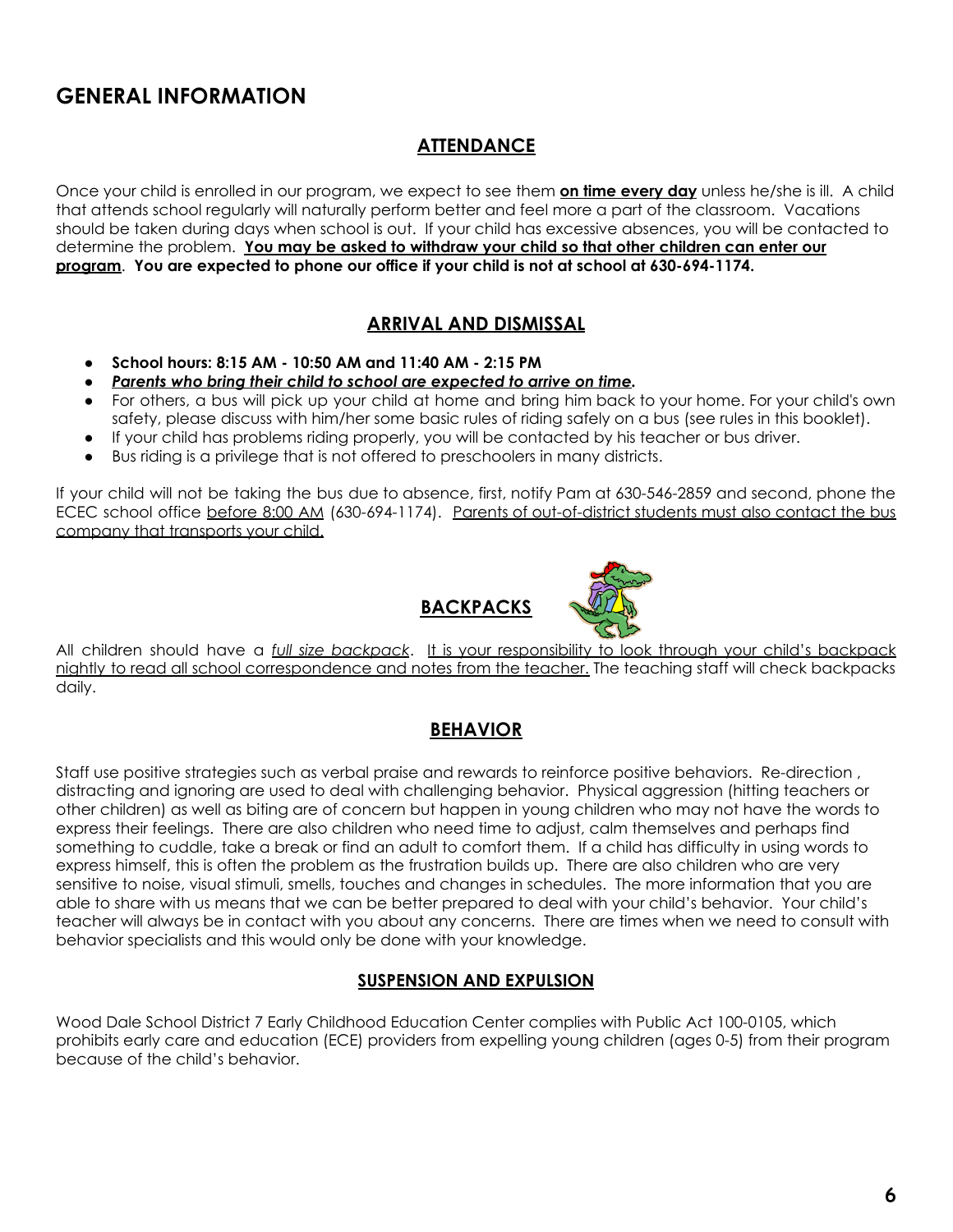#### **CELEBRATIONS**

We are always pleased to celebrate your child's birthday. When it is your child's special day we prefer healthy snacks to be sent. However, if you would like to send in other items like cupcakes, please send in small or mini muffins which might be healthier. You could also send in pencils or other inexpensive items but this is not expected, nor is it necessary as the teacher will celebrate the child's day in class.

#### **CONFERENCES/HOME VISITS**

Conferences are held minimally once a year, however an appointment can be set up at the request of either the parent or teacher. Teachers will visit your child and his/her family in their home before he/she starts the program. The home visit is a requirement of the grant and aids in bridging the home-school connection and is done to allow your child to meet his teachers in the comfort of his home.

If you wish to talk with or arrange an appointment with your child's teacher, please feel free to call between the times of 7:45 AM – 8:00 AM or 2:20 PM- 3:15 PM at 630-694-1174. Please remember that the teachers are not free to take phone calls during teaching times.

- All parents will receive student progress reports each trimester according to the district calendar.
- Teachers maintain an individualized student portfolio (photo documentation of your child's academic growth) throughout the year that you may view.

For children that have an IEP (individualized educational plan) as designated by their special education needs, parents can expect an update of progress on their child's goals as well as the preschool progress report, on a tri-annual basis.

#### **DAILY SCHEDULE**

When developing daily schedules for each classroom, the teachers of the preschool program concentrate on providing the children with a variety of learning environments. Children are given periods of time for quiet activities, activities involving the entire classroom, small group activities and "free choice" time. The Illinois Early Learning and Development Standards are followed and integrated into our program. Through the use of the Wood Dale Park District playground and teacher directed and nondirected activities in our gym, the children receive the proper environment for gross motor development. Each child participates in the Wood Dale Public Library storytime in our building weekly. Teachers send home weekly lesson plans and put this information on their websites so that you know of upcoming activities, field trips, snacks and library so that you can discuss the day's activities and future plans with your child and stay informed.

#### **DAILY PARENT RESPONSIBILITIES**



- 1. Serve your child a healthy breakfast.
- 2. Allow enough time in the morning for your child to get ready for school so you are both off to a good start!
- 3. If you drive your child, arrive on time for school and pick up your child on time. If your child rides **the bus, be at the door to meet them.**
- 4. **Check your child's backpack daily** and respond to teacher notes and permission slips in a timely fashion. Look at the teacher's lesson grid and discuss your child's day with him.
- 5. Read to your child every day.

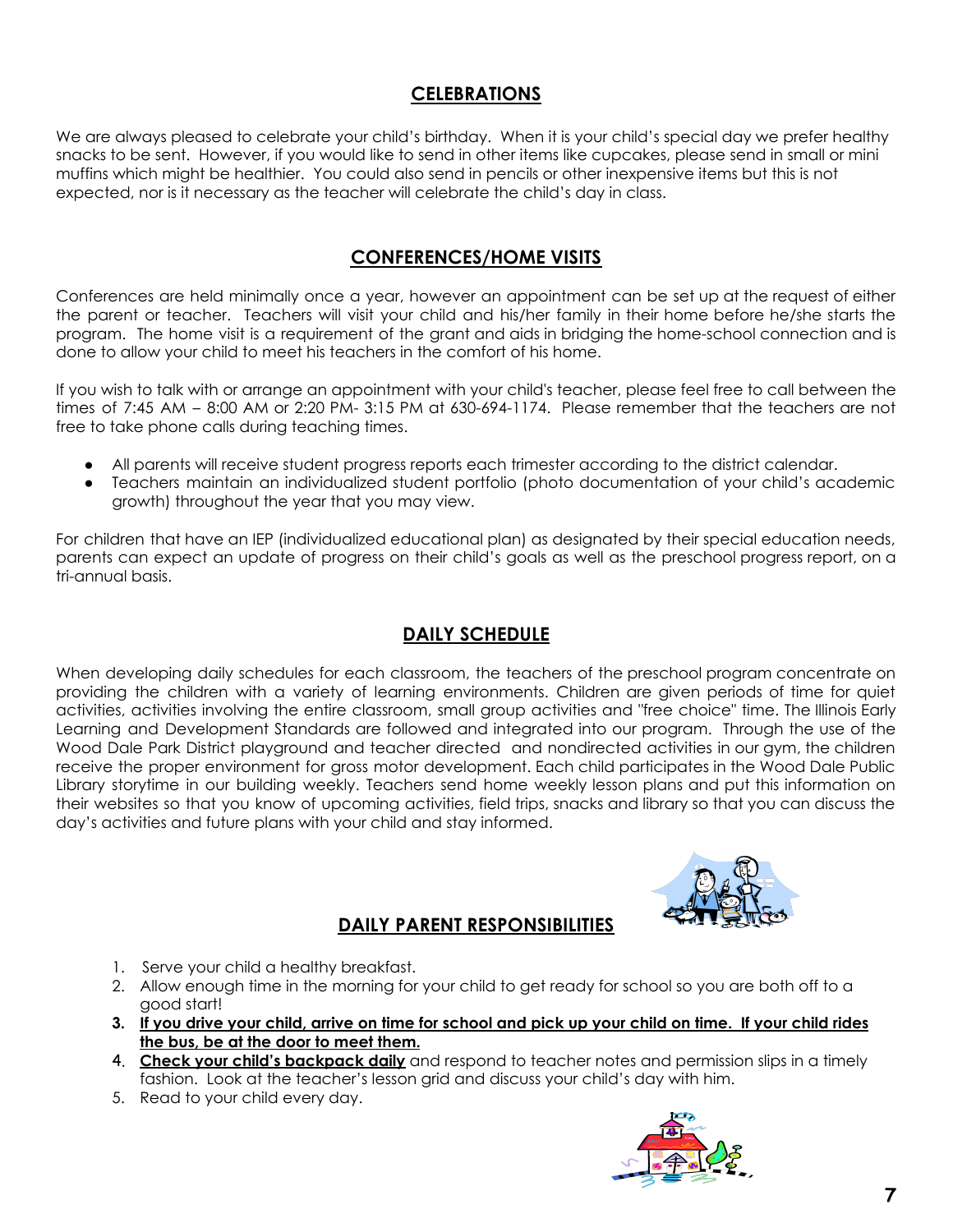#### **ENROLLMENT**

ECEC is a Wood Dale School District #7 preschools that is state funded and designed to prepare children for kindergarten readiness. Enrollment is determined primarily through screening during which parents are interviewed, questionnaires are completed and children are screened. Children who show "At Risk Learning" factors are offered our program. We consider this grant a gift from the state for you and your child so we expect that you will be an involved parent. All children who attend the Preschool for All program must be 3 or 4 years of age but not eligible for kindergarten. Class sizes vary according to individual needs with a range of 15-20 children with a teacher assistant. Homeless preschoolers will be admitted immediately if there are spaces open.

#### **EMERGENCY CARDS**

The information that you provide to us at registration is extremely important. This information is what enables us to contact you in an emergency so make sure that all information is accurate. We also need to know the names of people that can pick up your child in the event that he/she is ill and you are unable to pick him/her up. We will not release your child to anyone that is not on that card. Also, any medical information and regularly taken medication should be noted, such as asthma, asthma medication, allergies etc. **CONTACT THE SCHOOL IMMEDIATELY IF YOUR PHONE NUMBER CHANGES**.

#### **EVENING PROGRAMS**

As a parent at ECEC, you will be given numerous opportunities to attend evening programs. We would like parents to attend at least 3 programs. These programs are designed to inform you and support you through your child's early education experience. You will be asked to sign a parent engagement contract. Many evening programs will include child care. Interpreters are also provided. Please check the District 7 calendar, newsletters and notices that are put in your child's backpack for program dates.

#### **HEALTHY EATING**

ECEC faculty have been and are still engaged with healthy eating and healthy lifestyle (movement) programs. These programs include training from the Dupage Health Department's Healthy Eating Grant and Northwestern Hospital's CATCH Program. We have been and will continue to provide students with healthy foods for snack choices and will teach targeted movement instruction in our gross motor sessions. In addition, both programs have enabled us to add many gross motor items to our collection and have given us materials to send home to you about healthy eating and ways of incorporating movement into your busy schedules.

#### **HEALTH POLICIES AND GUIDELINES**

#### **REQUIREMENTS: HEALTH PHYSICALS AND IMMUNIZATIONS:**

- 1. All preschool students must have a physical completed by a doctor. Physicals must be on file **within 30 days after the child is enrolled in the program.**
- 2. Physicals must be current (not older than 6 months).
- 3. T.B. testing is required at the preschool level.

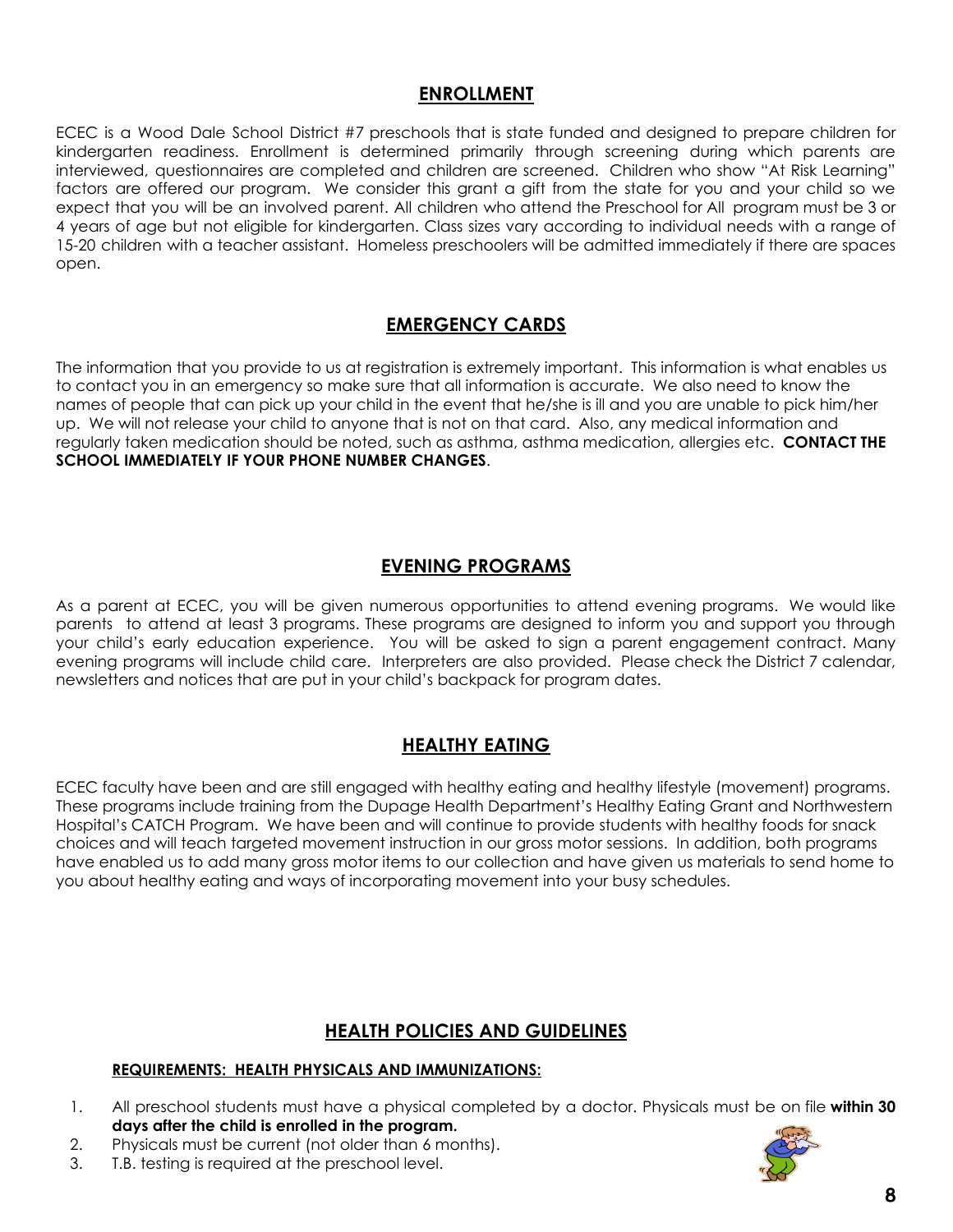- 4. Immunizations must have the month, day, and year that they were administered.
- 5. If immunizations are not up to date, a schedule must be established with the physician and sent to the school. Parents must adhere to the schedule.
- 6. All students enrolled K-12 are required to show evidence of having two doses of live measles vaccine.
- 7. A lead screening test is a required examination for children under six (6) years of age who are entering school for the first time
- 8. Dental examinations are recommended but not mandatory.
- 9. Health physicals, immunizations and dental exams are available through the DuPage County Health Department. Appointments can be made by parents. Further information is available by calling the Dupage County Health Department at (630) 682-7400.

#### **VISION AND HEARING SCREENING:**

- 1. Vision and hearing screening is done yearly at ECEC.
- 2. Parents will be informed in writing of any problems discovered through these screenings.
- 3. If there has been difficulty in accurately assessing your child's vision or hearing and if you suspect that your child has a problem, please contact your pediatrician.

#### **Impaired vision or hearing may have**

#### **significant consequences on your child's ability to learn.**

4. Please remember that the vision and hearing screenings **are screenings and do not purport** to cover all types of vision or hearing problems.

#### **GENERAL HEALTH GUIDELINES:**

1. Children **should stay home** if they are not feeling well enough to participate comfortably in regular activities.

#### **Notify the school of an absence by calling the school office before 8:00 AM (630-694-1174)**.

Children should be kept home if they have any of the following conditions:

- a. Fever higher than 100 degrees by mouth.
- b. Coughing or large amounts of green nasal discharge.
- c. Rash with fever or behavior changes.
- d. Diarrhea.
- e. Vomiting in the previous 24 hours.
- f. Strep infection until 24 hours after treatment begins.
- g. Eye redness, crusting or discharge from the eyes.



- 3. If the child will be out of school for an extended time due to illness or vacation, please notify the school.
- 4. If you suspect or are aware that your child has a communicable illness, such as chickenpox or measles, notify the school immediately so proper measures can be taken at the school.
- 5. If a student has a particular health problem, parents are expected to inform the school nurse and teacher in writing of the existing condition.
- 6. The Wood Dale School District policy does not permit the dispensing of medicines at school. Children who are under a doctor's care and require a dosage of medication during the school day in order to attend school are required to have this stated on a form available from the school office. Medication (including both prescription and nonprescription) must be in the original pharmaceutical containers.
- 7. After an extended illness of(3) days or more, a release from the family doctor must be brought to school for your child to return to classes.
- 8. **Children should wash their hands frequently, including before meals and after using the washroom.** Handwashing is the single most important way of preventing communicable diseases.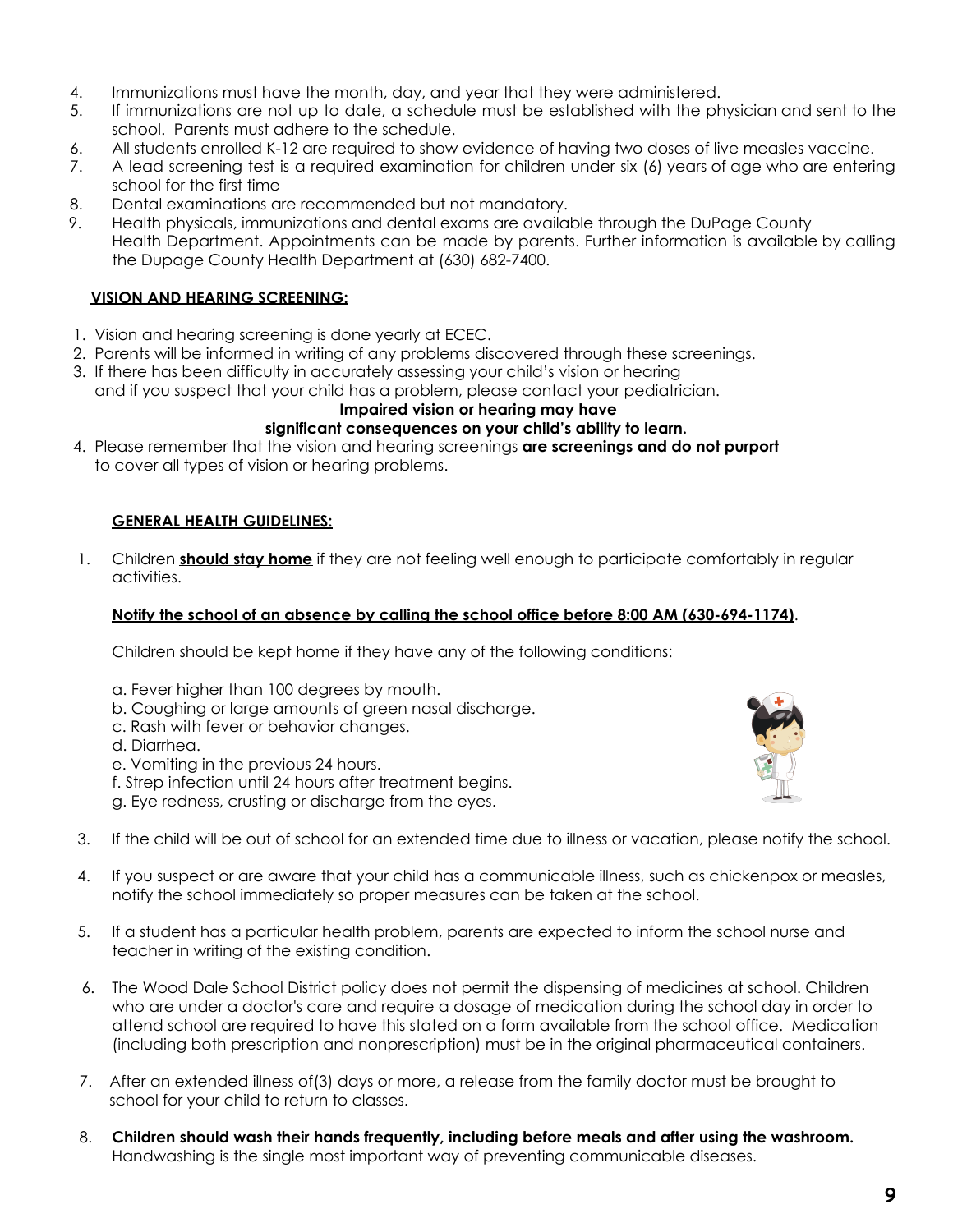9. Dress your child appropriately for the weather. Proper winter attire for your child includes a coat, mittens, hat and boots. Send gym shoes with your child to change into on days when they wear boots. No flip-flops should be worn to school at any time.

#### **RASHES, INSECT BITES AND ALLERGIES:**

.

If you know and are treating a skin condition, please let us know. Childhood rashes are very common and are one of the most common reasons that we need to contact you. Most often, the rashes are incidental and you are already aware of them so please phone or write the teacher to let her know that you are aware and treating the condition.

#### **INCLUSION**

The philosophy of Wood Dale School Dist. #7 is that all children learn from each other and benefit from a class placement with peers of the same age regardless of special education needs for some or all of the class session. Regular education placements are always considered as a first option.

#### **INTEGRATED SUPPORT SERVICES**

The ECEC program uses an integrated model in the delivery of services. All related service personnel, speech therapist, social worker and occupational therapy (OT)/physical therapy (PT), provide services within the classroom setting when appropriate. Each team member is responsible for developing and implementing the child's goals in his/her area of expertise, as well as sharing in the implementation of teacher goals and other staff members' goals. Each team member is involved in addressing all the needs of a child, therefore allowing for consistent expectations, generalization and transference of skills.

#### **GOALS THROUGH AN INTEGRATED TEAM APPROACH:**

- 1. To involve family members and the child.
- 2. To provide the child with learning opportunities through an integrated team approach.
- 3. To develop a well integrated individualized plan for each child.
- 4. To integrate goals into each area of a child's daily routine.

#### **MANDATED REPORTING**

School personnel, medical professionals and other individuals that work with children are required by law to report *SUSPECTED* child abuse which may include physical, sexual or neglect allegations. While this seldom occurs, it is important to know that this law is in place to protect the most vulnerable; our children. Professional case workers from DCFS conduct the investigation and arrive at a decision as to whether or not a case is found or not. They are also there to support families and connect them to resources to meet their needs.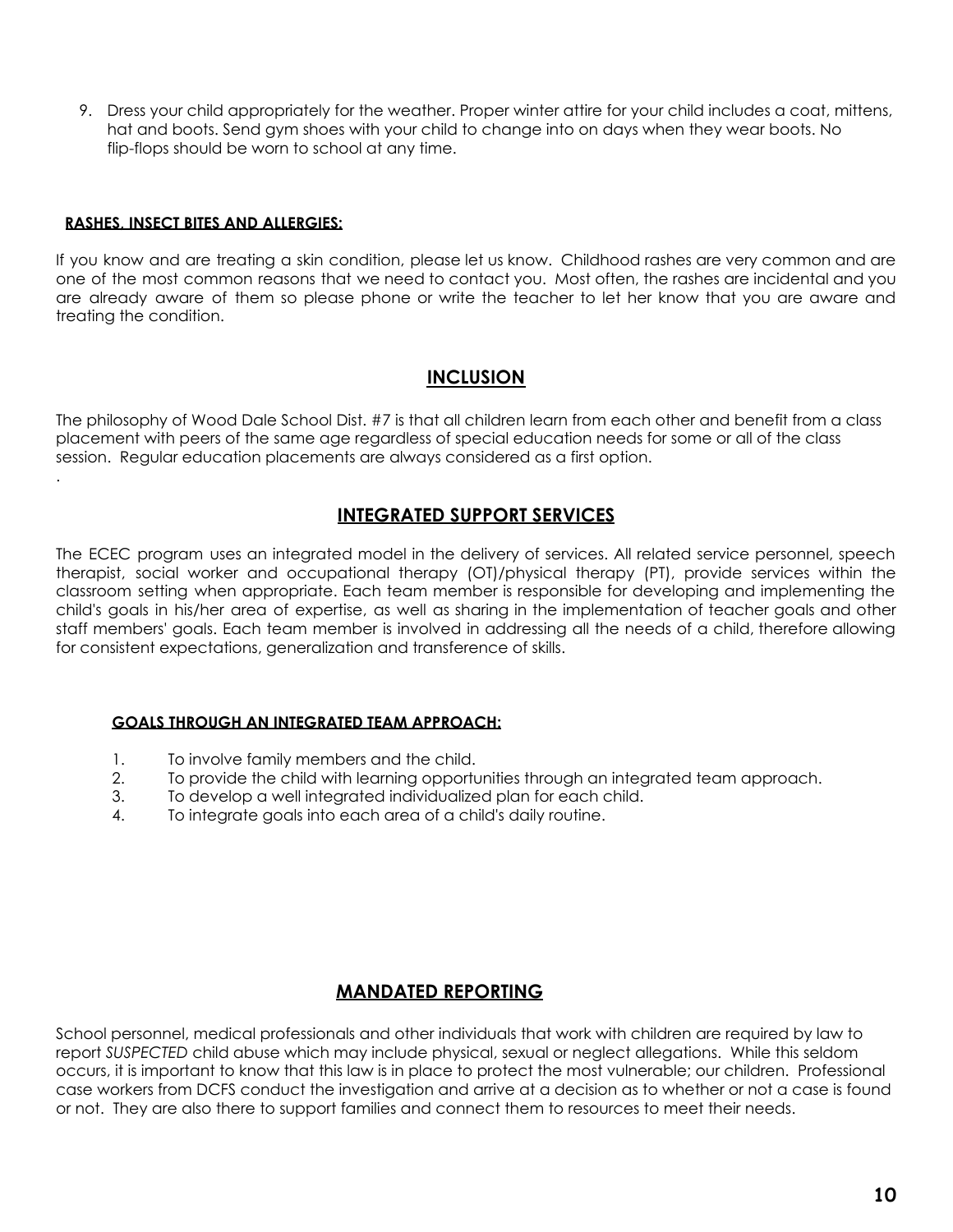#### **SNACK**

Our snack program is funded by the state grant. White milk and water are available daily. Snacks at school are not intended to be a meal, but a short healthy food refreshment. Parents are responsible to **notify the** teacher if your child has a food allergy or if the child may not eat certain ingredients due to religious reasons. Parents should look at the weekly plan that is sent home on Fridays which will list snacks that are planned for the following week. Please know that choices of food are offered and that we have "back-up" snacks. Teachers may involve the children in assisting with making snacks and use this opportunity to tie in a topic that is being covered that week. Snacking can be used as a time to reinforce manners, socialize with friends, and reinforce fine motor skills, counting, vocabulary and conceptual development.

If your child can only drink almond milk or another kind of milk we ask that you send it in to us weekly however, we will always provide water.



#### **SPECIAL EDUCATION**

Wood Dale School District 7 is one of 8 school districts that make-up the North Dupage Special Education Cooperative (NDSEC). NDSEC offers guidance and specific services to support districts in meeting the needs of students who have special needs.

Special education services are offered to students who qualify based on a referral that is made, typically by a parent, teacher or other party, due to specific concerns that impact a student's learning or functioning. Parent consent and rights are included in the initial portion of the evaluation process. Next, a Domain meeting is held to determine what areas of concern need to be addressed and which specialists will do the assessments. Upon completion of the assessments and observations a case study is completed, parents are called in to review the case study components and eligibility is discussed. If a child meets the given eligibility criteria, goals, times, services and a placement will be determined. Yearly the team, including parents meet to review the goals and to create new goals. Updates on goals are given 3 times a year. Full inclusion of all children is our ultimate goal within our District 7 schools whenever possible.

Therapies may also be provided through itinerant services (services provided to a child brought into the school for that service only) as needed.

#### **PARENT ADVISORY**

ECEC is pleased to have a parent advisory board that meets 2-3 times each school year. The purpose of this group is to have school and parents work together to make mutual recommendations and share perspectives on behalf of all children that attend ECEC. We feel that parent and community perspectives are an important component of a well-informed program. If you are interested in being a part of this committee, please contact the principal. Your comments, ideas and support matter to us!

#### **PARENT LIBRARY**

#### *TBD DUE TO COVID-19*

ECEC wants to remind all of our families to sign up for a library card at Wood Dale Public Library or Bensenville **Public Library. These libraries offer many wonderful adult and children's programs and resources. Membership is free.**

We are fortunate to have the **Wood Dale Public Library** children's librarians come to ECEC weekly to present a story time for our children.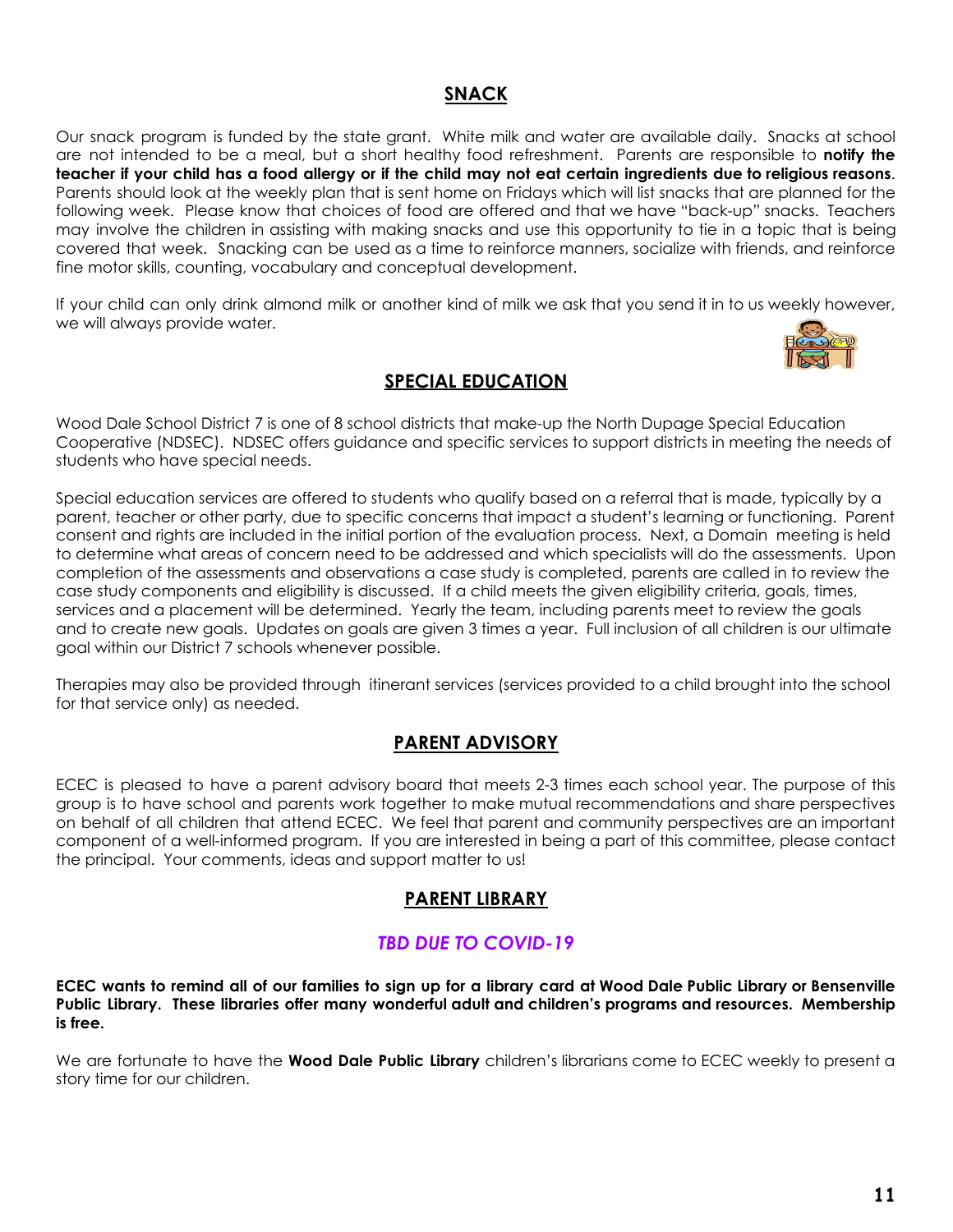#### **PARENT TRANSPORTATION**

Parents that choose to transport their child to and from school must use the main entrance to the building. The driver is to **pull into a parking spot** and escort your child into the lobby where they will be met by a staff member. Children may not be left in the building without a parent. If a private daycare is to transport the child, you will need to make them aware of our procedure.

Parents should wait for a teacher or ECEC faculty member to escort your child to the line or classroom.



Please remember that the turnaround is a bus drop-off lane and not a place to park your car. Park your car in a **parking spot when coming into the building. Never leave young children unattended in your car.**

It is your responsibility to provide the proper car seat or booster seat and to secure your child safely with a **seatbelt whenever they are riding in a car.**

**PLEASE be on-time if you choose to drive as you are holding up the entire class of children.**

#### **SAFETY**

Wood Dale School District takes your child's safety seriously. Your child will be taking part in bus evacuations, fire drills, tornado drills, lock-downs and evacuation drills throughout the year. Most of the time they will have no idea what they are practicing for, as the teachers stay calm and promote safe procedures routinely. The one drill that is loud and in which there are flashing lights is the fire drill. If your child mentions this or says that there was a scary noise and lights, please acknowledge this and tell them that this is nothing to worry about and that it is done to protect them and keep them safe! **Please remember that it is important to keep the office staff up** to date on any phone number changes as this is the only way that we might be able to reach you in an **emergency.**

In addition to this all schools require all adults entering the building to sign-in and wear a Visitor's Pass and upon leaving to sign-out and return the pass. If you are a regular volunteer in a classroom you will be asked to follow  $\Omega$ 

specific procedure and have a background check. By the same token, always leave and exit the building with your child using the main door and never by the buses. We ask that parents do not leave field trip destinations to take their child home but to return to school and then proceed at dismissal. Teachers always carry emergency information with them on trips out of the building.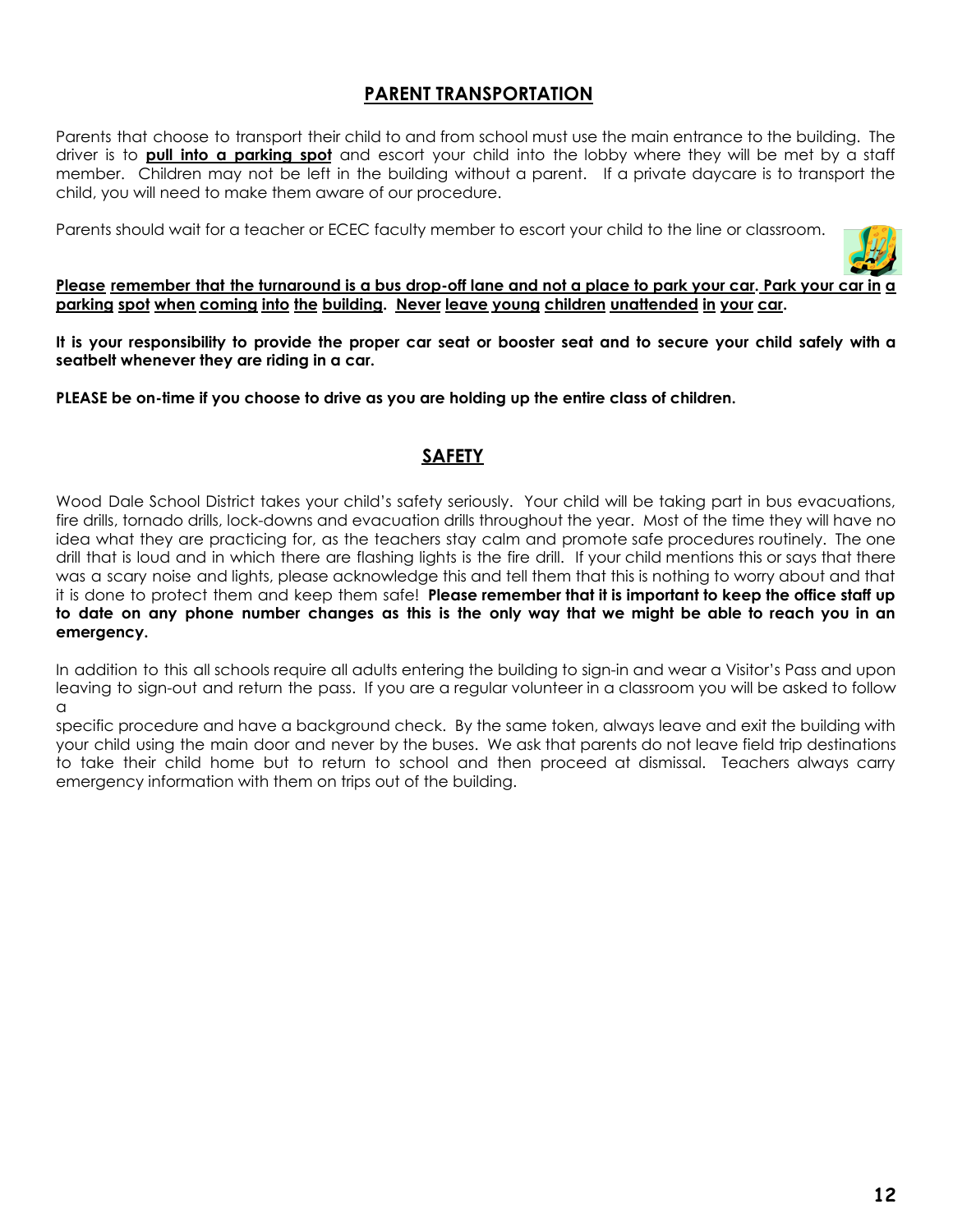#### **SCHOOL BUS PROCEDURES FOR PARENTS TO REVIEW WITH THEIR PRESCHOOLER**



- 1. The bus driver may assign a seat for your child.
- 2. Children are expected to follow bus driver instructions.
- 3. Be ready for the bus 5 minutes before the scheduled time and be on time to pick your child up.
- 4. **Parents may not ride the bus with their children.**
- 5. Children SHOULD:
	- a. Remain in their seat and face forward at all times. SIT AND LOOK AHEAD
	- b. Children may not throw objects in the bus. HANDS TO SELF
	- . c. Hands and head stay in the seat and inside the bus. HANDS TO SELF
	- d. Remind children that loud noises on the bus distract the bus driver. TALK SOFTLY
	- e. Children should be quiet when approaching a railroad crossing. Bus drivers
	- must stop to listen for trains (gates and signals may not always work). f. Children should not touch bus equipment. HANDS TO SELF
	- g. Eating, drinking or chewing gum (candy) is not permitted on the bus. NO FOOD OR DRINK
	- h. Parents and children are expected to be respectful to the bus driver and other children. BE RESPECTFUL
- 6. Do not ask the bus driver to stop anywhere except your stop unless this has been cleared through the ECEC office.
- 7. Take time to get to know your child's bus driver. You will find that they are exceptional professionals that want to get your child to and from school safely. They have an enormous responsibility to fulfill each day. If you have brief concerns, speak to them directly or phone Pam at the district office.
- 8. In the event that your child is misbehaving on the bus, your child's teacher will contact you to set up a plan. We need your support in implementing any program. For safety reasons, a parent may be contacted about the use of a harness for their child's safety.

**Questions regarding transportation:** (buses, bus stops, times) **for District 7** preschool students should be directed to:

#### **MRS. PAM WAWCZAK, COORDINATOR OF TRANSPORTATION 630-546-2859**

Parents with students who are transported through other means **should contact their bus company or home district**. **BENSENVILLE TRANSPORTATION – 630-766-2057 SEPTRAN - 630-668-0088**

#### **PARENTS, PLEASE NOTE:**

#### Be sure you or someone you delegate (must be on the emergency card) is home to meet your child.

\*Bus drivers will not drop your child off if no one is at home or if a stranger shows up. The child will be transported back to ECEC where you will have to pick them up.

#### **SHOES**

Parents are asked to have their child wear gym shoes (sneakers) to school for safety reasons. Children have difficulty running, jumping, hopping and climbing when they wear flip-flops ( with and without heel straps) and fancy heeled shoes (that slide on the floor when running).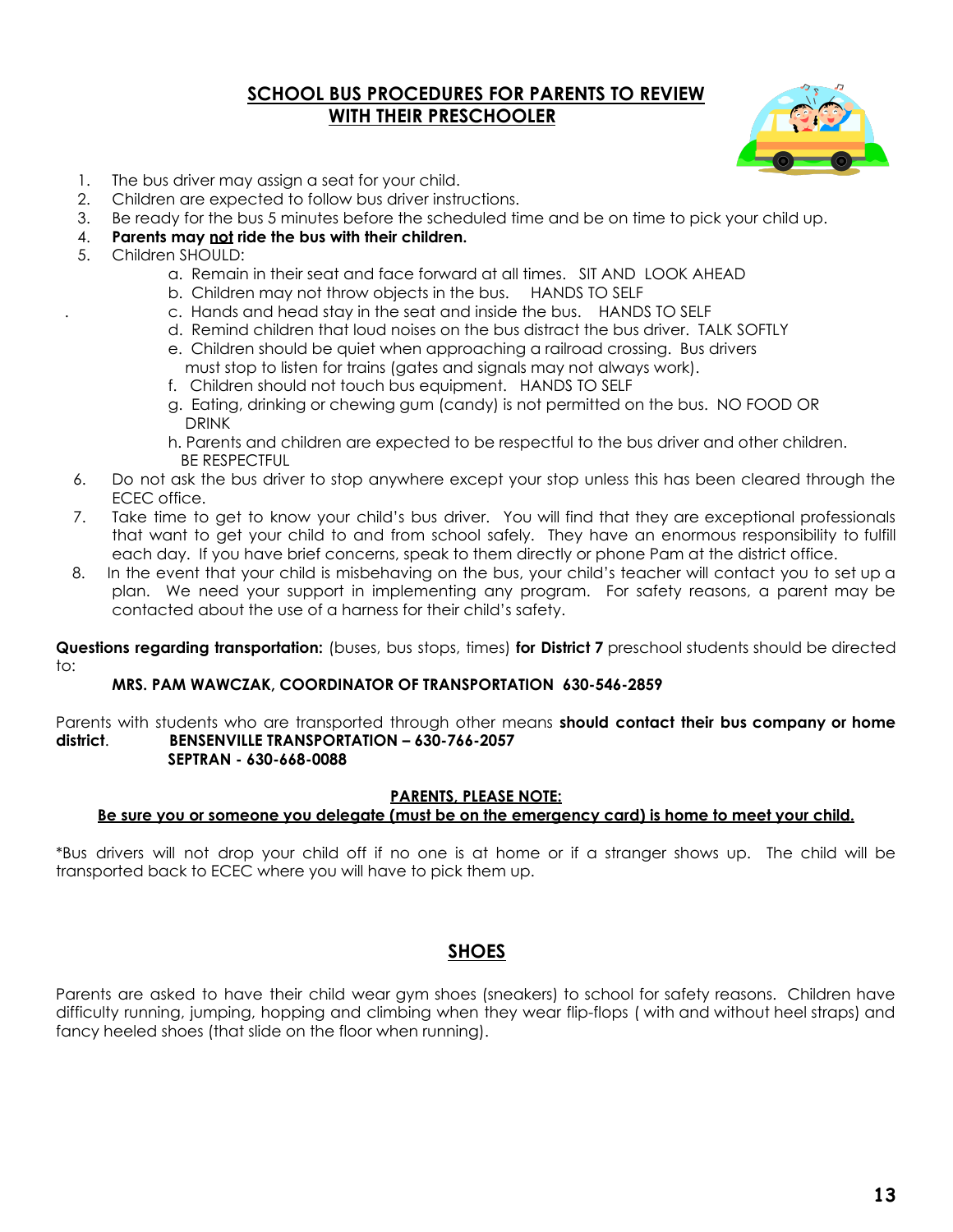#### **VISITORS**

As of now, parents and visitors are not allowed in the building.

#### **VOLUNTEERS**

As of now, parents and visitors are not allowed in the building.